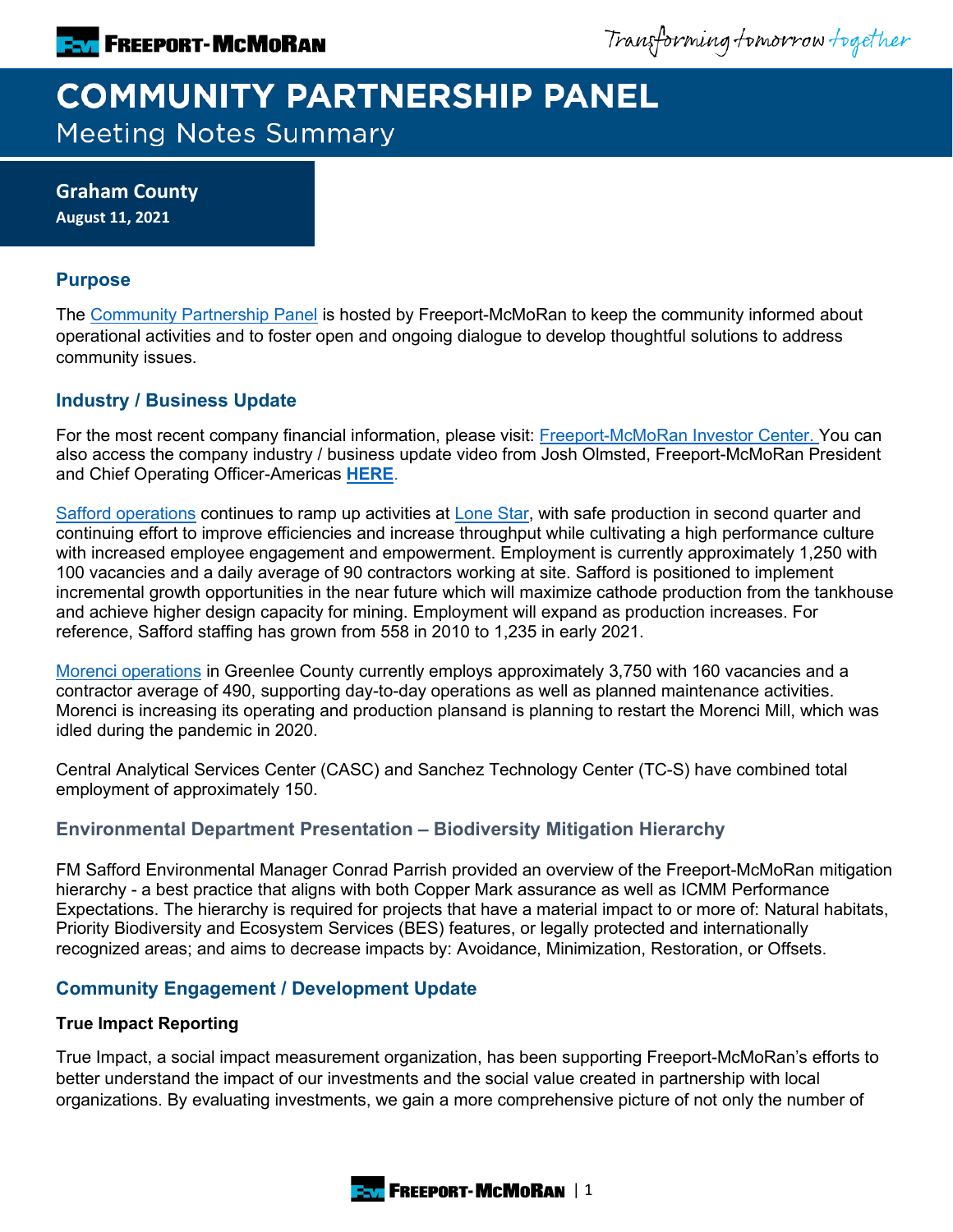people reached or benefitted, but also what was achieved by investing in these programs and reaching these beneficiaries, otherwise known as impact.

### **The Civic 50**

Freeport-McMoRan has made the Civic 50 list for the ninth year in a row for its commitment to community. Civic 50 honorees selection is based on four dimensions of community engagement programs and social impact:

- Strategic investment
- Business integration
- Fostering civic culture
- Measuring impact

#### **Freeport-McMoRan Foundation Grant Programs**

The Freeport-McMoRan Foundation is committed to investing in the communities where we have a presence through projects and programs that build community capacity. We are accepting **Mini-Grants for Education** applications now through September 10. Awards will be announced on December 1. The **Women's Development Fund** application period will open on September 1. Awards will be announced on December 1.

#### **Our Commitment to Social Investing**

During the second quarter of 2021, Safford operations was proud to partner on the following programs/events:

- Thatcher High School Senior Night
- Tri Community Triathlon
- South Eastern Arizona Sportsmen Club Big Buck Contest
- Safford Lions Club Foundation Fourth of July Celebration

#### **Our Commitment to Giving Back, Volunteering, and Outreach**

Safford operations was pleased to be able to donate several pallets of bottled water and electrolytes to the U.S. Forest Service's Southwest Area Incident Management Team 3, which was assigned to the Pinnacle Fire in Graham County.

The 2021 summer interns and employee volunteer mentors from FM Safford spent a half-day at the Columbine Visitor Center in late July, removing old pole fencing around the facility in preparation for its replacement.

In addition, FM Safford Acid Plant and Emergency Response/Rescue Team employees recently provided a Sulfuric Acid Safety presentation to members of the San Carlos Apache Tribe Fire Department. The ongoing effort is to help community partners and first respodners better understand some of the crisis risks at the mine site and to increase coordination with emergency services agencies about scene and responder safety.

#### **Grievance Management System**

Freeport-McMoRan receives, records and responds to local questions, comments, and concerns and we encourage all stakeholders to reach out to us.

- **Talk** with your local Freeport-McMoRan or Community Development representative
- **Call** the Community Information and Grievance Line at 877-629-2609, 24 hours a day, seven days a week (English or Spanish)
- **Email** [communitydevelopment@fmi.com](mailto:communitydevelopment@fmi.com) or via [FreeportInMyCommunity.com/contact](http://freeportinmycommunity.com/contact)
- **Send mail to** *Freeport-McMoRan Community Development 333 N. Central Ave., Phoenix, AZ, 85004*